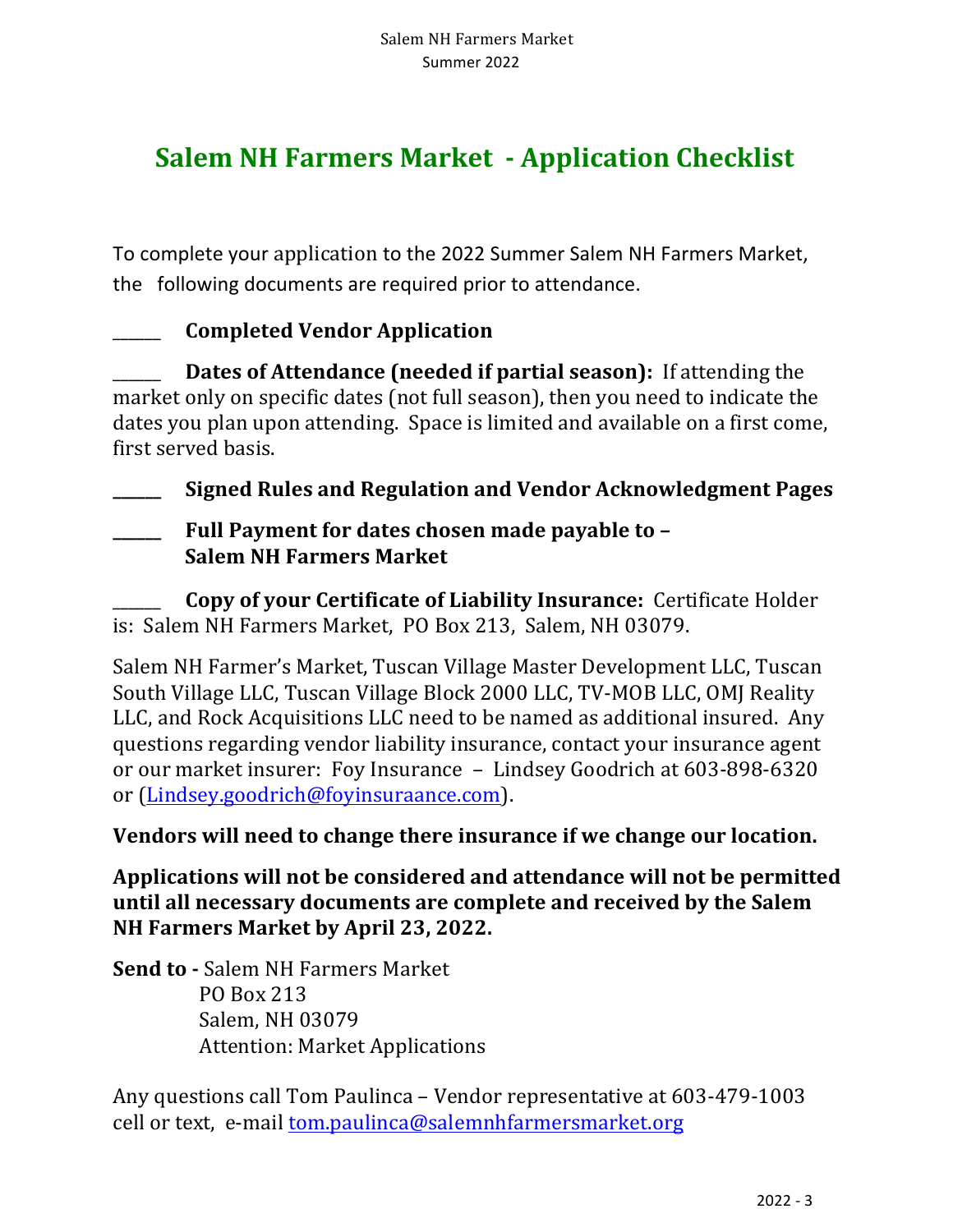#### Salem NH Farmers Market Summer 2022

## **Salem NH Farmers Market Application: Summer 2022**

| Vendor Name:              |              |           |
|---------------------------|--------------|-----------|
| * Payee Name:             |              |           |
| <b>Contact Name:</b>      |              |           |
| On Site Primary Contact:  |              | Birthday  |
| On Site Secondary Contact |              | Birthday  |
| E-Mail Address:           |              |           |
| <b>Business Phone:</b>    |              |           |
| Cell Phone:               |              |           |
| <b>Mailing Address:</b>   |              |           |
| City:                     | <b>State</b> | Zip Code: |
| Website:                  |              |           |
| Facebook:                 |              |           |
| Twitter:                  |              |           |
| Instagram:                |              |           |

*\*This is the name that your vendor token payment checks will be made out to. This could be your personal name or your business name. For more information please see the "Vendor Reimbursement" section on page 7 in the current Market Vendors Policies and Procedures Guide.* 

Please accurately list and describe the items/goods/commodities that you will be selling. All items will be reviewed for duplication.

If any part of the of the preparation or processing is not done by you, please indicate which products, and the name with location of any secondary processor or co-packer.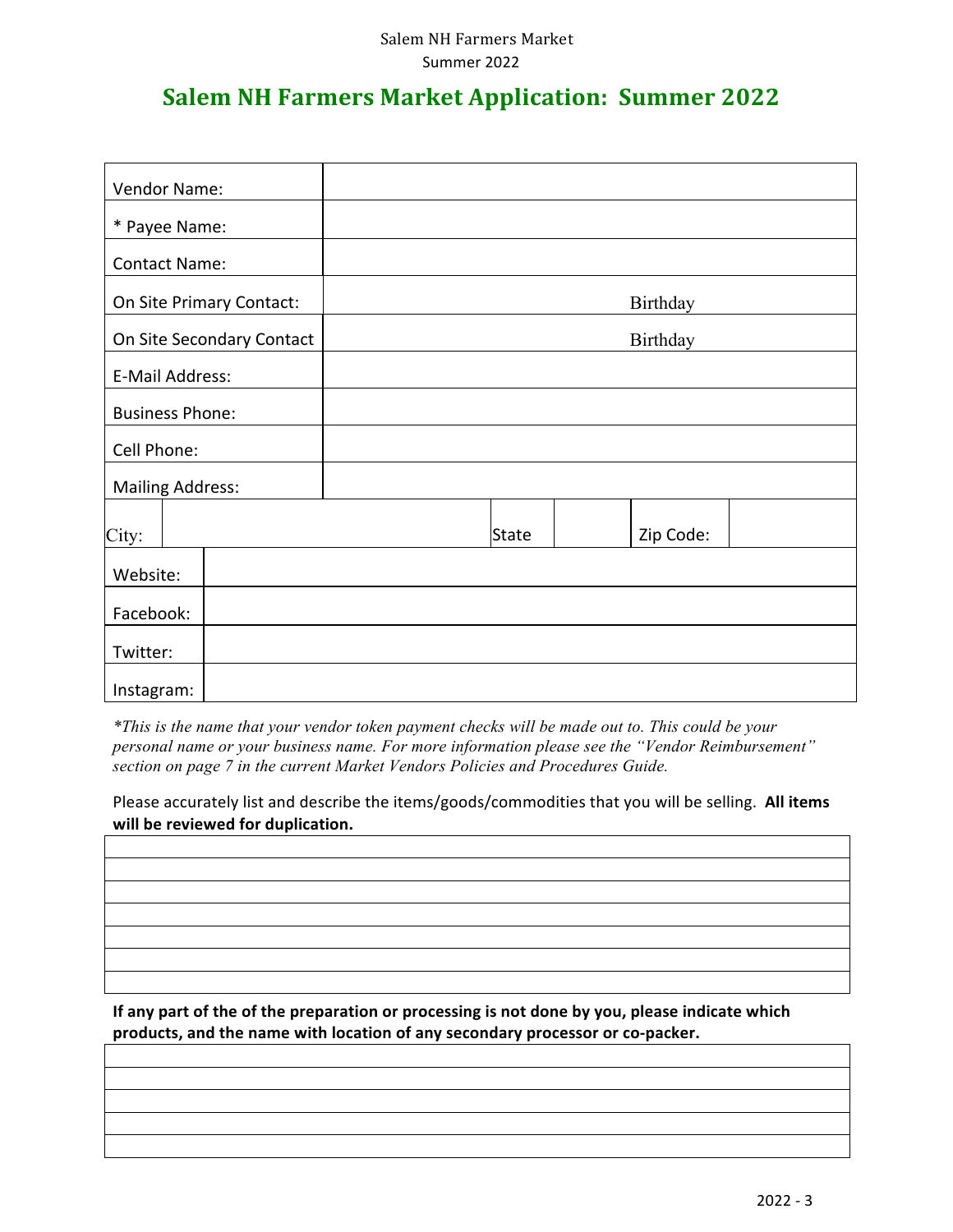#### Salem NH Farmers Market Summer 2022

### **Full Season Members**

| <b>Partial Season/Guest Members</b>                     |                                                                                        |            |           |          |
|---------------------------------------------------------|----------------------------------------------------------------------------------------|------------|-----------|----------|
| Single Booth Pricing:<br>Double Booth Pricing:          | Full Season Payment - 26 weeks - \$460.00<br>Full Season Payment - 26 weeks - \$920.00 |            |           |          |
| Please indicate the number of booth spaces you require: |                                                                                        |            | 1 booth   | 2 booths |
| Are you applying as a Full Time Vendor?                 |                                                                                        | $\Box$ Yes | $\Box$ No |          |

| Are you applying as a Partial Season Vendor? Includes 12 dates | $\Box$ Yes   | ⊟ No |
|----------------------------------------------------------------|--------------|------|
| Are you applying as a Guest Vendor? Less than 12 dates.        | $\sqcap$ Yes | ⊟ No |
|                                                                |              |      |

Please indicate the number of booth spaces you require: \_\_\_\_\_\_\_\_ 1 booth \_\_\_\_\_\_ 2 booths

Single Booth Pricing: Partial Season Payment – 12 chosen weeks - \$300.00 Double Booth Pricing: Partial Season Payment – 12 chosen weeks – \$600.00

Guest Vendor - Less than 12 dates - \$30.00 per booth, per date, paid in full with application.

#### Partial Season and Guest members only - Please circle the market dates you will be **attending**:

| 5/1  | 6/5  | 7/3  | 8/7  | 9/4  | 10/2  |  |
|------|------|------|------|------|-------|--|
| 5/8  | 6/12 | 7/10 | 8/14 | 9/11 | 10/9  |  |
| 5/15 | 6/19 | 7/17 | 8/21 | 9/18 | 10/16 |  |
| 5/22 | 6/26 | 7/24 | 8/28 | 9/25 | 10/23 |  |
| 5/29 |      | 7/31 |      |      | 10/30 |  |

Do you need access to electrical outlets? □ Yes □ No

If a vendor reserves a date but cannot attend due to illness or an emergency, they must notify the vendor representative by email or phone as soon as possible. Failure to do so without notification could void future attendance dates.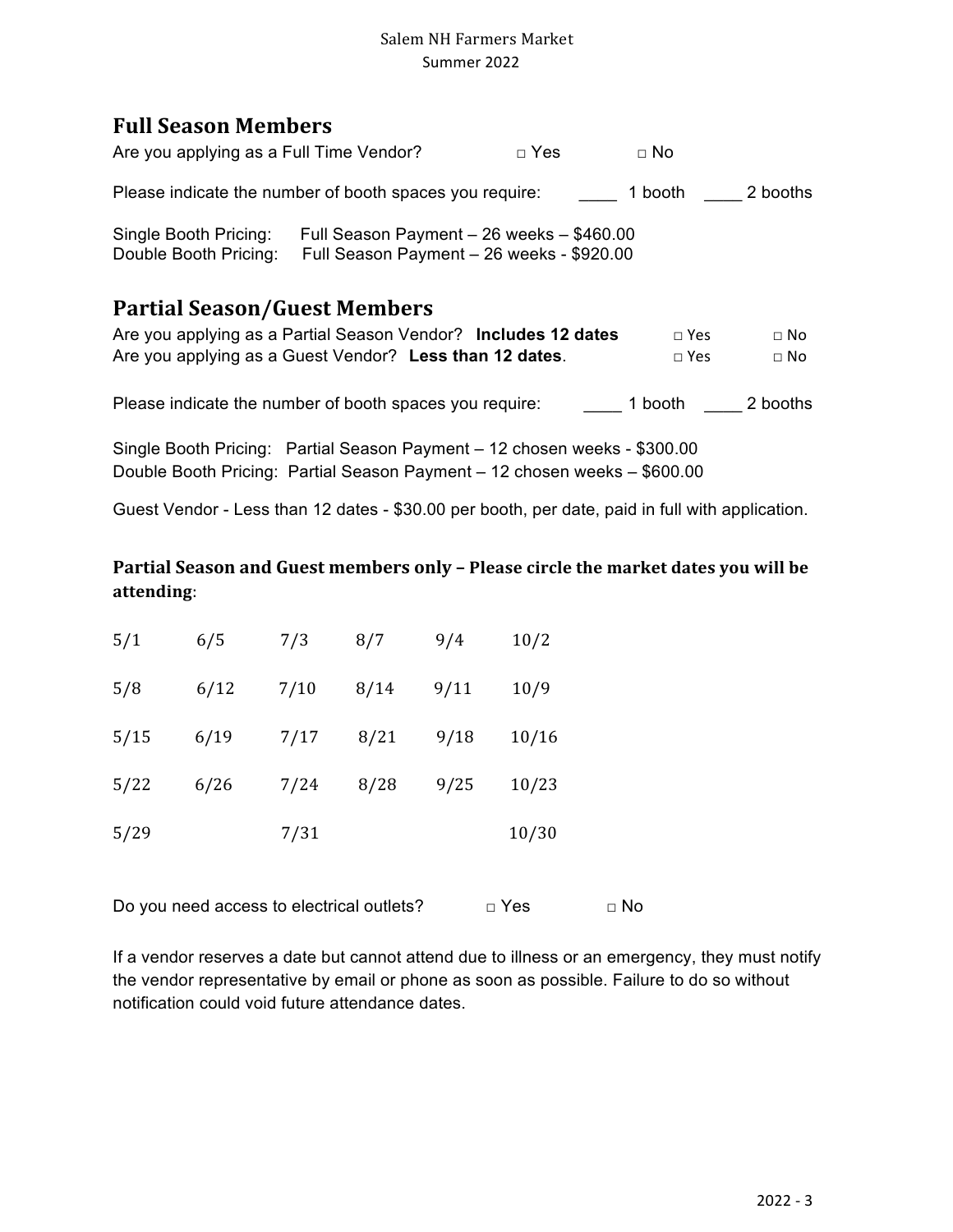## **Salem NH Farmers Market Rules and Regulations Summer 2022**

1- The Summer Market is open from May 1, 2022 through October 30, 2022. The time of the market is 10:00AM to 2PM each Sunday. Please arrive no later than 9:00AM to allow for set up, ready to sell by the 10:00AM market's opening. If you sell out, you must remain until the 2PM closing, NO EARLY BREAK DOWNS. All booths must be broom clean prior to leaving.

2- All products offered for sale must be locally grown or produced by the vendor. Products not grown locally will be considered based on the ability to be produced in New Hampshire and/or consumer request. Purchased products may not be offered for sale. We are a 'Producer Only' market.

3- It is the vendor's responsibility to provide copies of all applicable licenses, permits, certificates – including town health regulations.

4- Vendors must have their scales certified and sealed by an official NH State Sealer of Weights and Measures.

5- All vendors must carry general liability insurance in the amount of \$1,000,000 per occurrence and \$2,000,000 General Aggregate. Salem NH Farmers Market and Salem Market Place need to be named as additional insured. All vendors are required to maintain all applicable insurances, including necessary workman's compensation and to assume responsibility for any and all liabilities. (See page 1)

6- For the safety of all vendors and customers, all canopies must be weighted down with a minimum of 30 pounds of weight secured to each leg (80 lbs. total). Canopies without the appropriate weight will need to come down, no exceptions.

7- Smoking is not permitted within the Market. Please be considerate of other vendors and customers. Consumption of alcoholic beverages will not be tolerated and you will be asked to permanently leave the Market.

8- Solicitation and distribution of pamphlets from any group, organization, or political committee is prohibited without prior approval from the market manager.

9. Single use packaged product samples are allowed as defined by the Salem Health Department. 

10. Three un-notified absences from the market may terminate your acceptance to the Market.

11- Violation of these rules shall subject the violator to denial of further participation in the Salem NH Farmers Market.

| <b>Signature</b> |  |
|------------------|--|
|------------------|--|